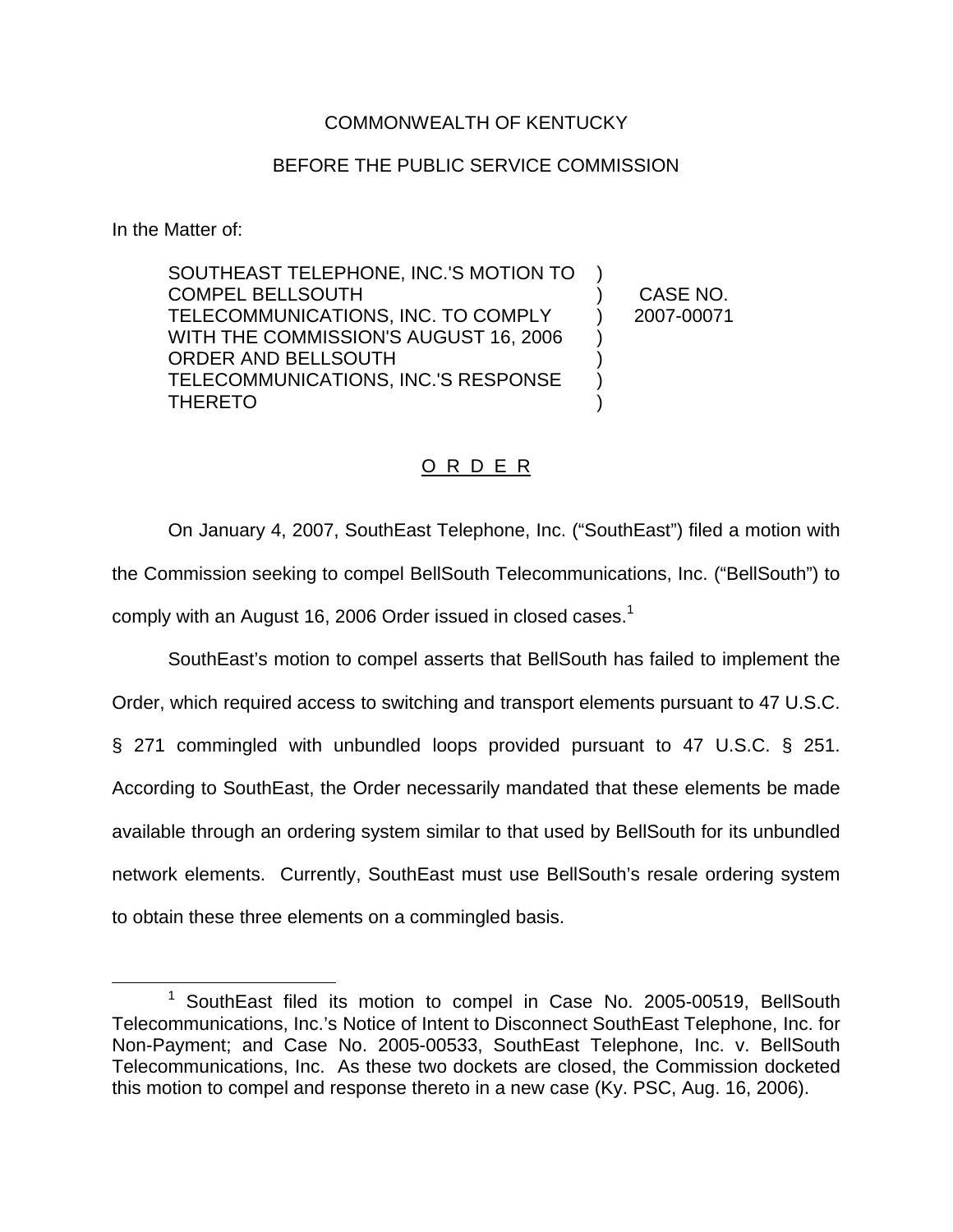On January 22, 2007, BellSouth filed its response to SouthEast's motion to compel, including a cross-motion to compel. BellSouth claims that the Commission did not mandate specific provisioning or service arrangements for the switching, transport, and loop elements. Thus, BellSouth asserts that it has complied with the Order. Moreover, according to BellSouth, SouthEast is paying amounts less than those ordered by the Commission. On February 12, 2007, SouthEast filed a response to BellSouth's cross-motion.

As the parties note, the Order for which SouthEast and BellSouth both seek to compel compliance from the other is the subject of litigation in federal court.<sup>2</sup> Given that this matter is pending in litigation, in which briefs have been filed and an oral argument is scheduled, the Commission finds that it would be inappropriate for it to speak further on these issues. These motions will, therefore, be held in abeyance pending the outcome of the litigation. SouthEast correctly asserts that BellSouth has neither sought nor received a temporary restraining order. Accordingly, the Commission's August 16, 2006 Order remains in full force and effect. However, at this time the Commission declines to address matters which are pending in litigation.

IT IS THEREFORE ORDERED that this case be held in abeyance until the Court rules on the litigation in Case No. 3:06-cv-00065-KKC.

 $2$  Case No. 3:06-cv-00065-KKC, BellSouth Telecommunications, Inc. v. Kentucky Public Service Commission; Mark David Goss, in his official capacity as Chairman of the PSC; Teresa J. Hill, in her official capacity as Vice Chairman of the PSC; and SouthEast Telephone, Inc. (E.D. Ky.).